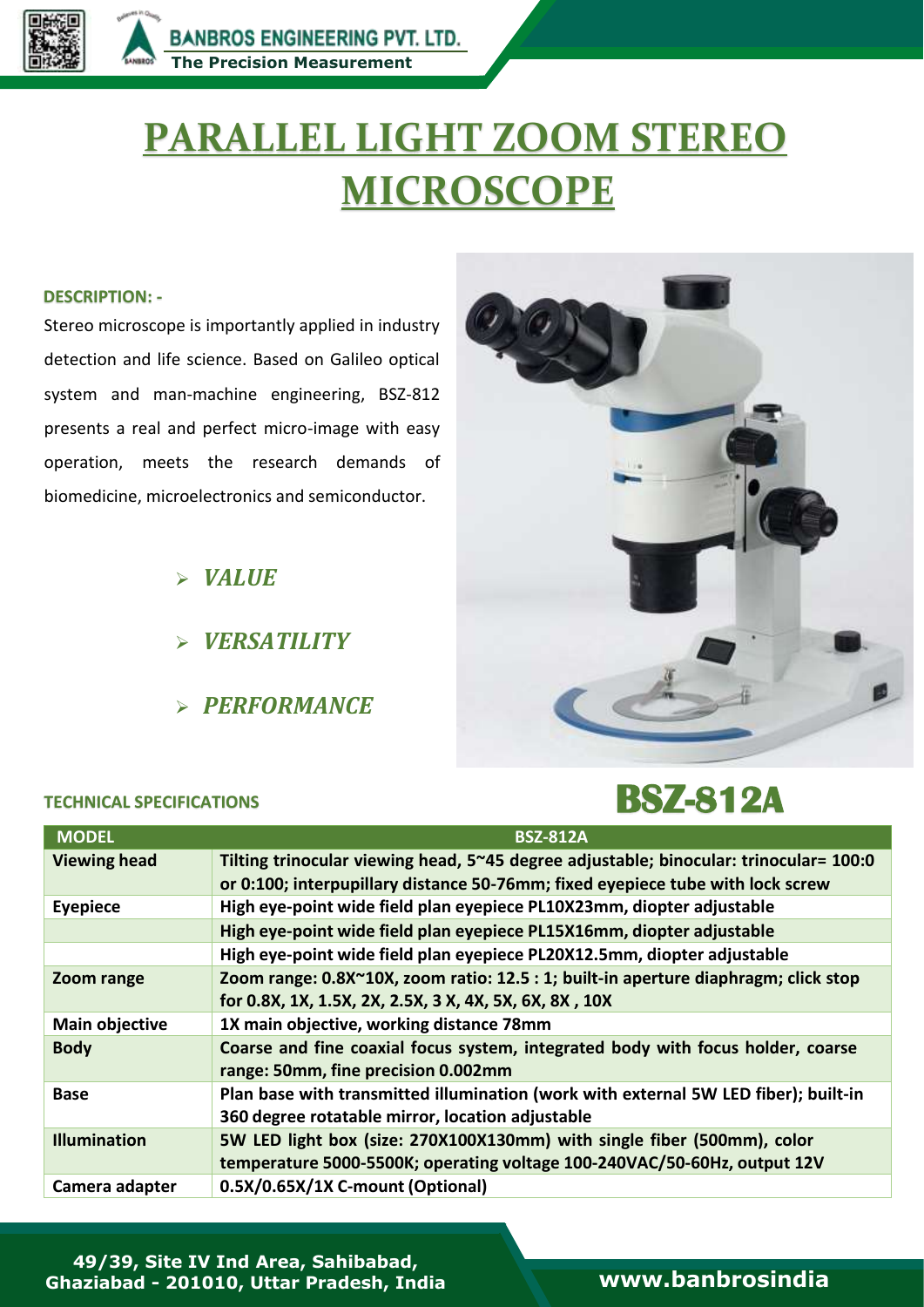

**BANBROS ENGINEERING PVT. LTD. [The Precision Measurement](https://banbrosindia.com/index.php)** 

**People**

#### **TILTING VIEWING HEAD FOR COMFORTABLE OPERATION**

 BSZ-812 with tilting viewing head from 5 to 45 degree, can be flexibly adjusted for different operators with different posture.



#### **LARGE ZOOM RATIO 12.5:1**

BSZ-812 has large zoom ratio from 0.8X to 10X, with click stop for every main time, which can be manually unbindfor zoom magnifying smoothly.



**49/39, Site IV Ind Area, Sahibabad, Ghaziabad - 201010, Uttar Pradesh, India [www.banbrosindia](file:///C:/Users/Bambros%20User/Desktop/Banbros%20Engineering%20Pvt.%20Ltd/Banbros%20Engineering%20Pvt.%20Ltd/New%20Cataloge%20PDF/My%20Own%20PDF/www.banbrosindia.com)**